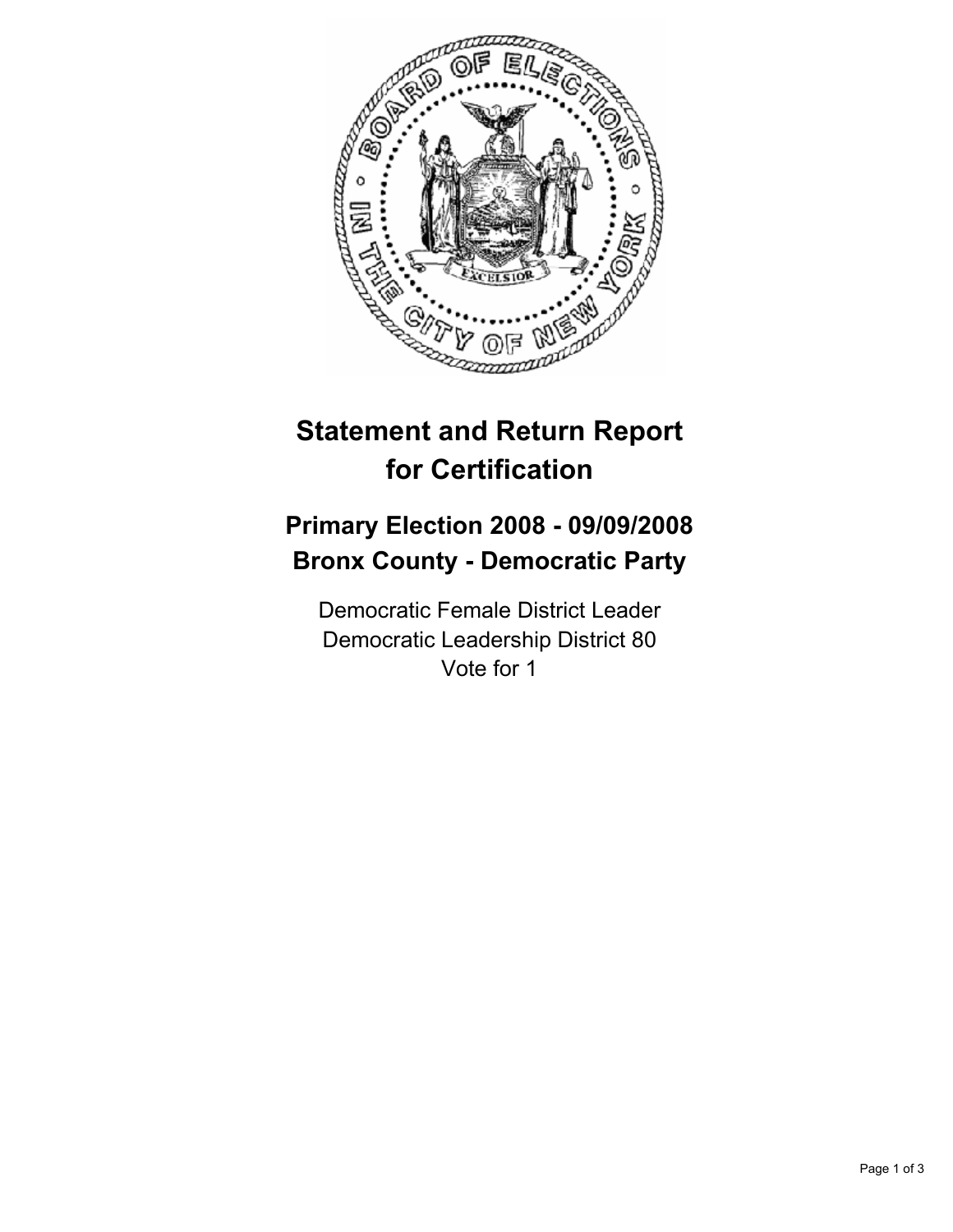

## **Assembly District 80**

| <b>EMERGENCY</b>   | 19    |
|--------------------|-------|
| ABSENTEE/MILITARY  | 174   |
| AFFIDAVIT          | 259   |
| ERICA BUKOWIECKI   | 488   |
| MIRIAM SCHWARTZ    | 1,242 |
| <b>Total Votes</b> | 1,730 |